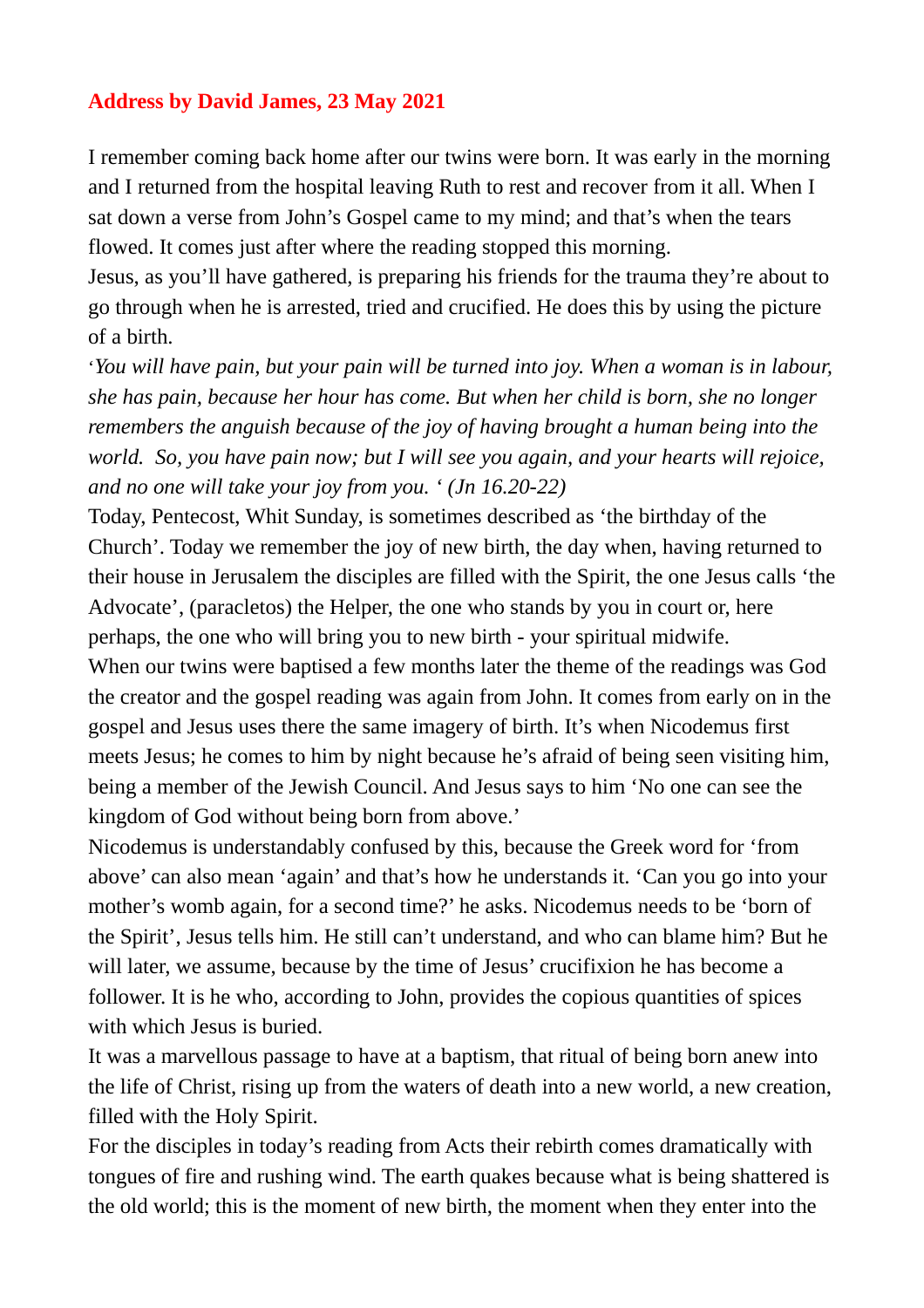new creation opened up by Jesus' resurrection. That event happened, not by accident, on the first day of the week. It was the creation of a new world, a new way of seeing and belonging in this world and a taste of the world as it will be.

Do you know that rather cheesy song from what was at the time a very popular musical, *My Fair Lady?* One of the characters, Freddy, Aynsford-Hill has just met and fallen in love with Eliza Doolittle and he sings:

*I have often walked down this street before, but the pavement always stayed beneath my feet before. All at once am I several storeys high, knowing I'm on the street where you live.* 

Such is the transforming power of love. In Jesus God shows that love for us which transforms us and the world around us. It's that transforming love, the gift of the Spirit, that we celebrate on Pentecost. It changes everything. Things begin to have meaning and purpose. We begin to see things in a new way, to see the world through God's eyes, because of the one who helps us, the one who's on our side, our Advocate, our Helper.

So today we celebrate that wonderful gift Jesus gives us of himself, no less. He is at our side through the gift of his Spirit, the One who will guide us into truth, about who we are and what the world is like but could become when transformed by his love and forgivenesss.

Through the Spirit we are changed, and gradually through our lives we learn things that at first would have been impossible for us to understand, just like Nicodemus. They would, in Jesus' words, have been too much for us to bear. But gradually the Spirit leads us into a deeper understanding of ourselves and the world around us. So led by the Spirit the Church gradually changes, adapts and sees the world and its role in it differently. Often too slowly for the liking of some, but the Church of today is not the same as the one I grew up in. It has struggled with marriage and divorce, the ordination of women and now with issues of sexuality and gender in the LLF course. These have been difficult and sometimes very divisive issues, but what in 1921 would have been altogether too much to cope with is now either accepted or part of our attempts to discern the Spirit and view things from God's perspective. 'Many people don't realise,' said the spiritual writer Simone Weil, 'that religion is a process of looking.' The Spirit helps us see ourselves and the world as God sees us. So, we see the horror and the evil and the sinfulness of things around us - and sometimes in us. We see injustice and lack of integrity in others and in ourselves, and to confront such things we need the Helper.

So today is a day of celebration of the birth of a new creation and the work of the Spirit in us, in the Church and also in the world - for, like the wind, the Spirit blows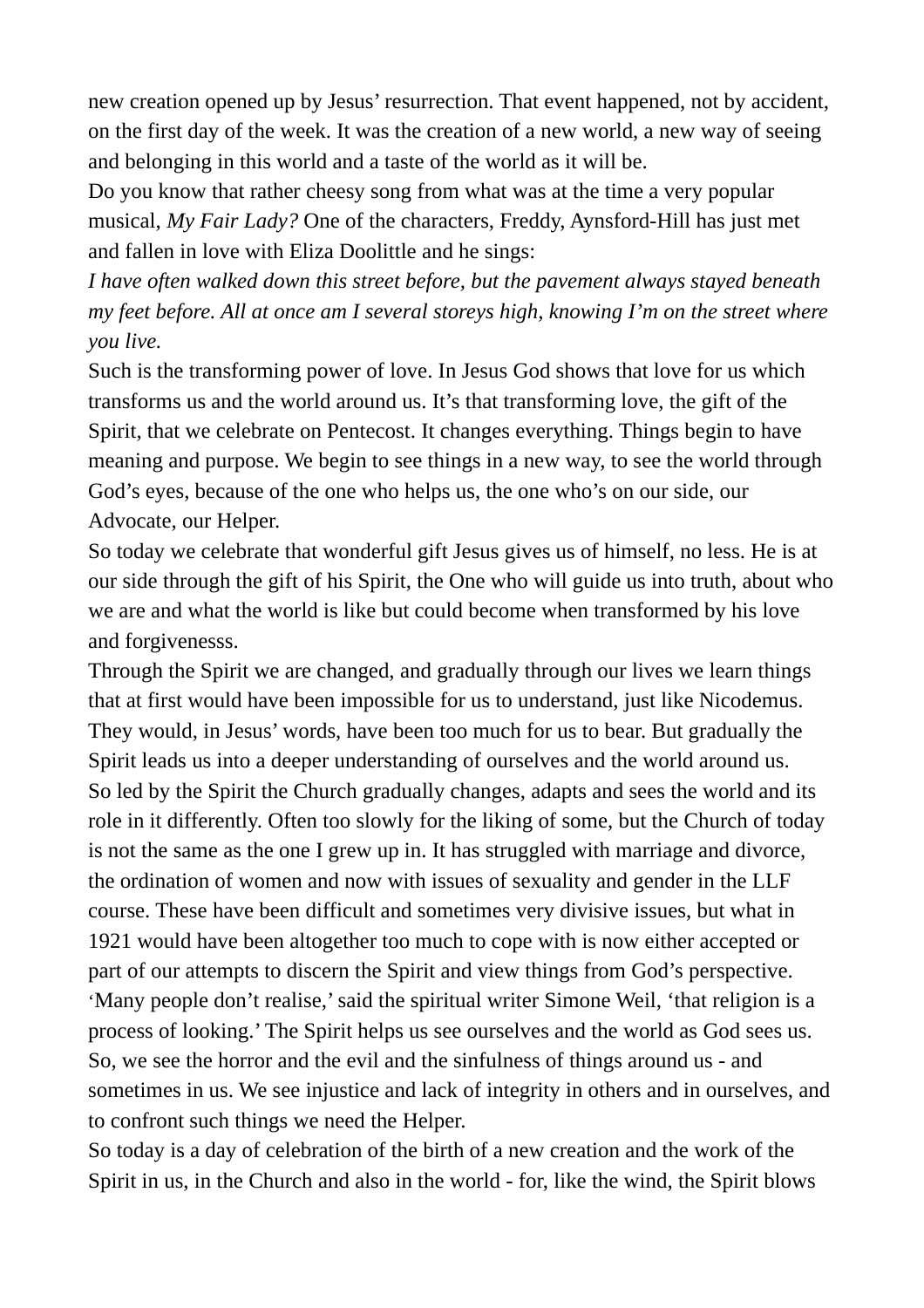where it will. Our calling is to live in the Spirit and change our world into the new creation that God is bringing about. In Christ we already have a foot in that new world and are offered its power to bring where we are and who we are to new birth, birth from above.

The gift of the Spirit is ours for the asking. When people receive it they are filled with joy and it's a joy that's permanent and powerful and transforming, enabling us to see the world anew.

'How do you talk about things that are not just out of the ordinary but that take you into a whole new world?' asks Bishop Tom Wright. 'One way of doing it is through music.'

As I began preparing this sermon I happened to hear a song by the English composer Gerald Finzi from a piece he called *Dies Natalis - Birthday.* It was a setting of a poem by Thomas Traherne, an Anglican priest who had lived for only 38 years and died in 1674. His poetry lay undiscovered for more than two hundred years and when it was finally published Finzi was one of those who set it to music. It is Traherne's vision of a world transfigured by God.

We'll end by listening to it now:

## **Wonder Thomas Traherne**

How like an angel came I down!

How bright are all things here!

When first among his works I did appear O how their glory me did crown!

The world resembled his eternity,

In which my soul did walk;

And ev'ry thing that I did see

Did with me talk.

The skies in their magnificence,

The lively, lovely air;

Oh how divine, how soft, how sweet, how fair! The stars did entertain my sense,

And all the works of God, so bright and pure, So rich and great did seem,

As if they ever must endure

In my esteem.

A native health and innocence

Within my bones did grow,

And while my God did all his glories show, I felt a vigour in my sense

That was all spirit. I within did flow

With seas of life, like wine;